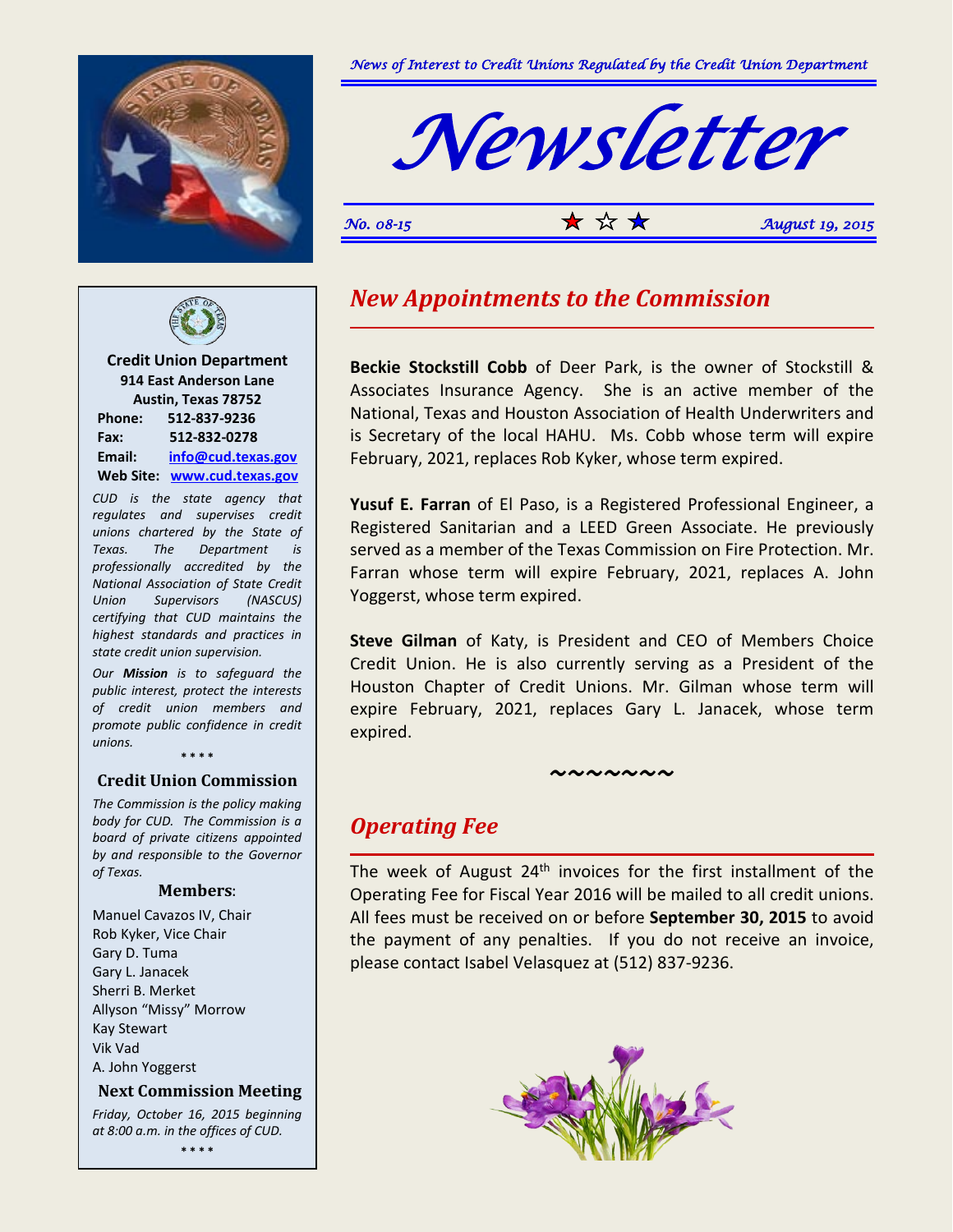# *Communication with the Department*

As reported in the October 2014 Newsletter, the Department continues to receive correspondence from credit unions and the public in every traditional manner. However, there has been a significant increase in the percentage of communications that are received via e-mail. As a result, the Department established a central e-mail address for all electronic communications, with the goal of improving internal processes for expediting the treatment of all electronic communications, improving operational efficiencies, and to better serve credit unions and the public. The address for the central mailbox is **[CUDmail@cud.texas.gov](mailto:CUDmail@cud.texas.gov)**, and should always be used when communicating with the Department via email. There is no longer a need to "cc" individual staff members of the Department, as all communications sent to the central mailbox are logged in and re-routed to the appropriate staff member. Therefore, we request all credit unions to utilize the central mailbox as the primary e-mail address for electronic communications with the Department.

*~~~~~~~*

# *Rule Activity at the Commission Meeting*

The Department is requesting comments on the proposed new Subchapter K of 7 Tex. Admin. Code, Chapter 91. The new subchapter, entitled Credit Union Development Districts, contains seven new rules which describe the procedures for establishment of credit union development districts. The new rules are proposed to implement a credit union development district program in response to House Bill 1626 (HB 1626) enacted by the 84<sup>th</sup> Legislature. HB 1626 assigned the Credit Union Commission the duty to administer and monitor a credit union development district program where there is a demonstrated need for services provided by a state or federal credit union, and requires the Commission to adopt rules consistent with this duty not later than January 1, 2016. HB 1626 authorizes a local government to apply for the designation of a credit union development district in conjunction with a state or federal credit union. HB 1626 states that rules regarding the criteria for the designation of credit union development districts must be made in consultation with the Texas Economic Development and Tourism Office (within the Office of the Governor). The proposed text is available at this **["link"](http://www.cud.texas.gov/upload/file/rules/proposed/91-2000_thru_%2091-2006_Credit_Union_%20Development_%20Districts.pdf)**.

The Department is also requesting comments on the proposed new §97.206, Tex. Admin. Code. The new rule, entitled Posting Of Certain Contracts: Enhanced Contract And Performance Monitoring, implements procedures for contracts for the purchase of goods or services from private vendors. The new rule is proposed in response to Senate Bill 20 (SB 20) enacted by the 84<sup>th</sup> Legislature. SB 20 requires each state agency by rule to establish a procedure to identify contracts that require enhanced contract or performance monitoring and prescribes certain reporting requirements. The Commissioner and the Department Procurement Director will evaluate whether enhanced contract or performance monitoring is appropriate for each contract whose value is greater than \$25,000. The proposed text is available at this **["link"](http://www.cud.texas.gov/upload/file/rules/proposed/97-206_Posting_%20of_%20Certain_%20Contracts.pdf)**.

*~~~~~~~*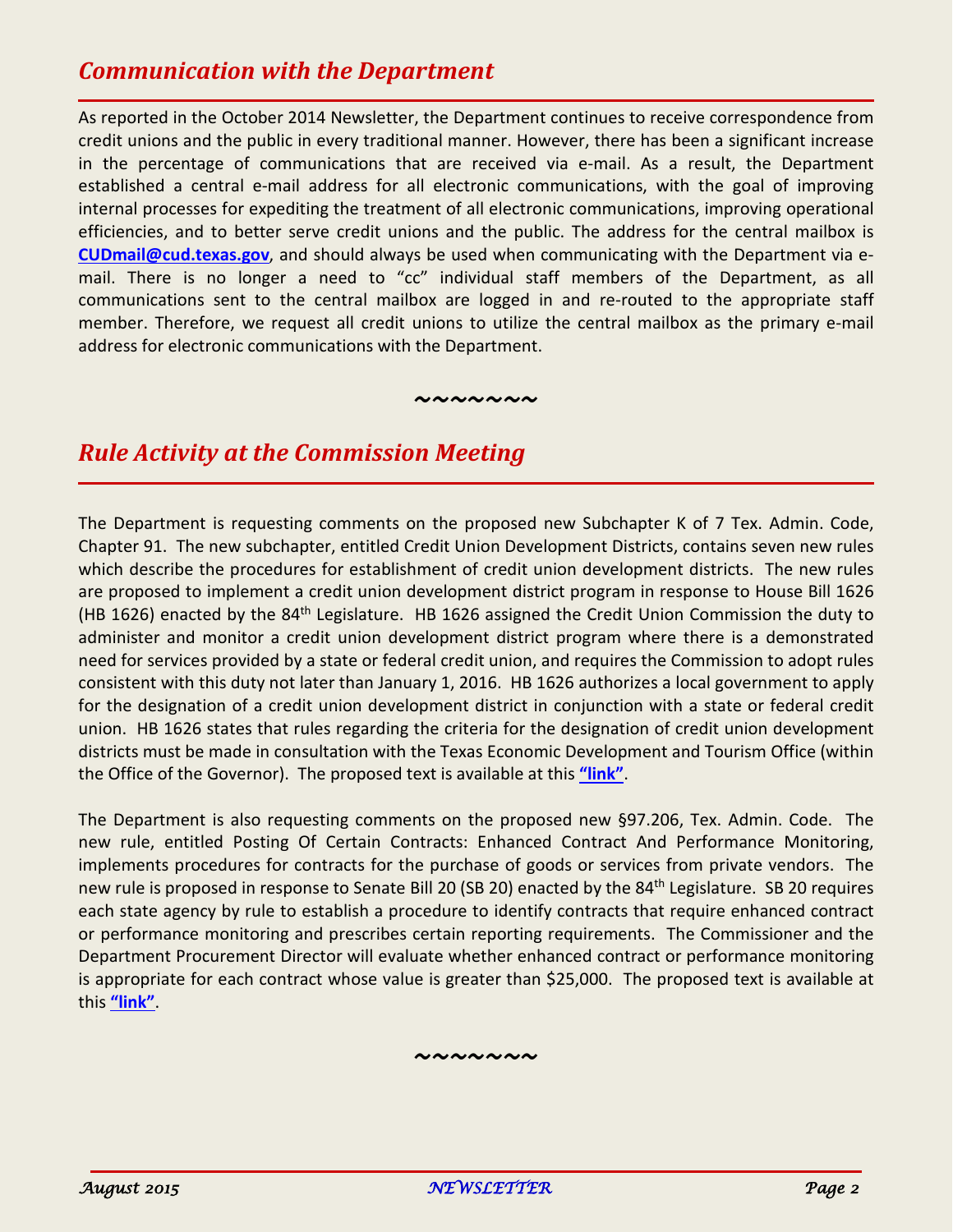Cybersecurity is an area of intense focus for the financial services industry. One thing to keep in mind is that education is the first line of defense against cybercrime. You may ask, "What should my credit union be doing right now?"

1. Credit unions should review the materials published through the Federal Financial Institution Examination Council (FFIEC). To access the website, visit: **[https://www.ffiec.gov.](https://www.ffiec.gov/)** This website has created a dedicated cybersecurity page where valuable information can be found. FFIEC highlighted key focus areas for senior management and boards of directors of credit unions as they assess their institutions' abilities to identify and mitigate cybersecurity risks, including:

- **IDENTIFY IDENTIFY** 1 dentifying, measuring, mitigating, and monitoring risks;
- **Developing risk management processes commensurate with the risks and complexity of the** credit union;
- Aligning cybersecurity strategy with business strategy and accounting for how risks will be managed both now and in the future;
- Creating a governance process to ensure ongoing awareness and accountability; and
- **Ensuring timely reports to senior management that include meaningful information addressing** the credit union's vulnerability to cyber risks.

2. Credit unions need to have a good source of information about cyber threats. Credit unions are encouraged to join FS-ISAC – the Financial Services Information Sharing and Analysis Center. To access their website, visit: **[https://www.fsisac.com](https://www.fsisac.com/)**. Joining FS-ISAC will give credit unions real-time access to threat intelligence and actual indicators that credit unions can check against their own systems.

3. Credit unions should practice their response to a cyber-event just as they practice their response to a physical event through their business continuity plan.

4. Credit unions should engage in "cyber hygiene" by talking about cyber security with their staff and their members. According to the Verizon 2015 Data Breach Indicator Report, people are responsible for 90% of all security incidents. FFIEC has made available on its webpage a brochure to aid credit unions in discussing cyber security.

5. Lastly, credit unions need to know who they will notify if they have an incident: local law enforcement first and their regulators second. Credit unions should know who their law enforcement contacts are ahead of time – e.g., local law enforcement and FBI.

### *~~~~~~~*

# *Proposed Rule Review*

The Texas Credit Union Commission will review and consider for re-adoption, revision, or repeal Chapter 91, §§91.6001 (Fiduciary Duties), 91.6002 (Fiduciary Capacities), 91.6003 (Notice Requirements), 91.6004 (Exercise of Fiduciary Powers), 91.6005 (Exemption from Notice), 91.6006 (Policies and Procedures), 91.6007 (Review of Fiduciary Accounts), 91.6008 (Recordkeeping), 91.6009 (Audit), 91.6010 (Custody of Fiduciary Assets), 91.6011 (Trust Funds), 91.6012 (Compensation, Gifts, and Bequests), 91.6013 (Bond Coverage), 91.6014 (Errors and Omissions Insurance), and 91.6015 (Litigation File) of Title 7, Part 6 of the Texas Administrative Code in preparation for the Commission's Rule Review as required by Section 2001.039, Government Code.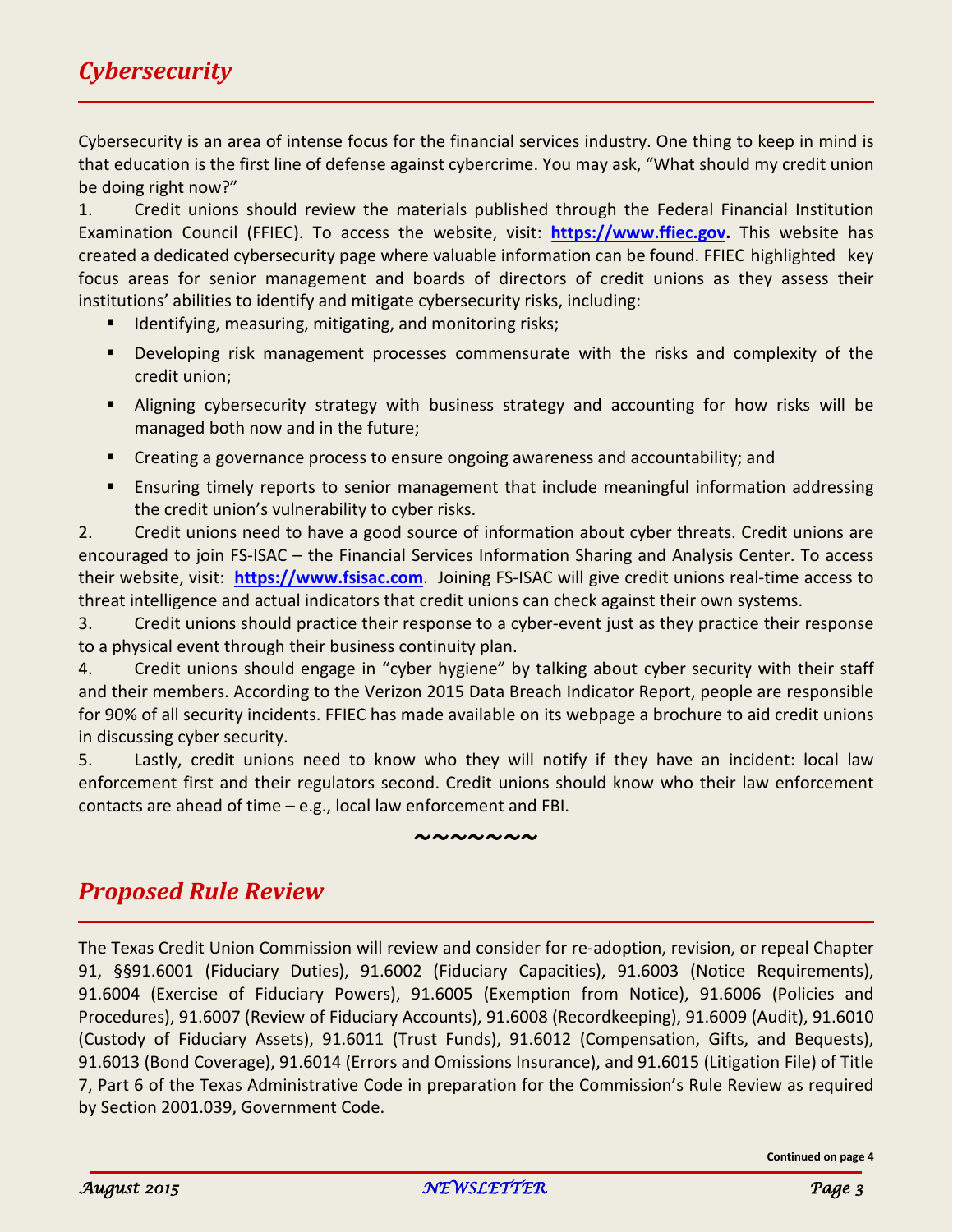# *Proposed Rule Review*

#### **Continued from page 3**

An assessment will be made by the Commission as to whether the reasons for adopting or readopting these rules continue to exist. Each rule will be reviewed to determine whether it is obsolete, whether the rule reflects current legal and policy considerations, and whether the rule reflects current procedures of the Credit Union Department.

Comments or questions regarding these rules may be submitted in writing to, Credit Union Department, 914 East Anderson Lane, Austin, Texas 78752-1699, or electronically to **[cudmail@cud.texas.gov](mailto:cudmail@cud.texas.gov)**. The deadline for comments is **September 3, 2015**.

The Commission also invites your comments on how to make these rules easier to understand. For example:

- Do the rules organize the material to suit your needs? If not, how could the material be better organized?
- □ Do the rules clearly state the requirements? If not, how could the rule be more clearly stated?
- Do the rules contain technical language or jargon that isn't clear? If so, what language requires clarification?
- Would a different format (grouping and order of sections, use of headings, paragraphing) make the rule easier to understand? If so, what changes to the format would make the rule easier to understand?
- □ Would more (but shorter) sections be better in any of the rules? If so, what sections should be changed?

Any proposed changes to these rules as a result of the rule review will be published in the Proposed Rule Section of the *Texas Register*. The proposed rules will be open for public comment prior to final adoption by the Commission.

### *~~~~~~~*

## *Publication Deadlines*

In order to meet the submission deadlines for the applicable issues of the Texas Register, it is necessary for the Department to establish the schedule included below. Completed applications received after the deadline for the month cannot be published until the following month.

### **Publication Date Application Deadline**

September, 2015 Friday, September 11 October, 2015 Friday, October 16

*~~~~~~~*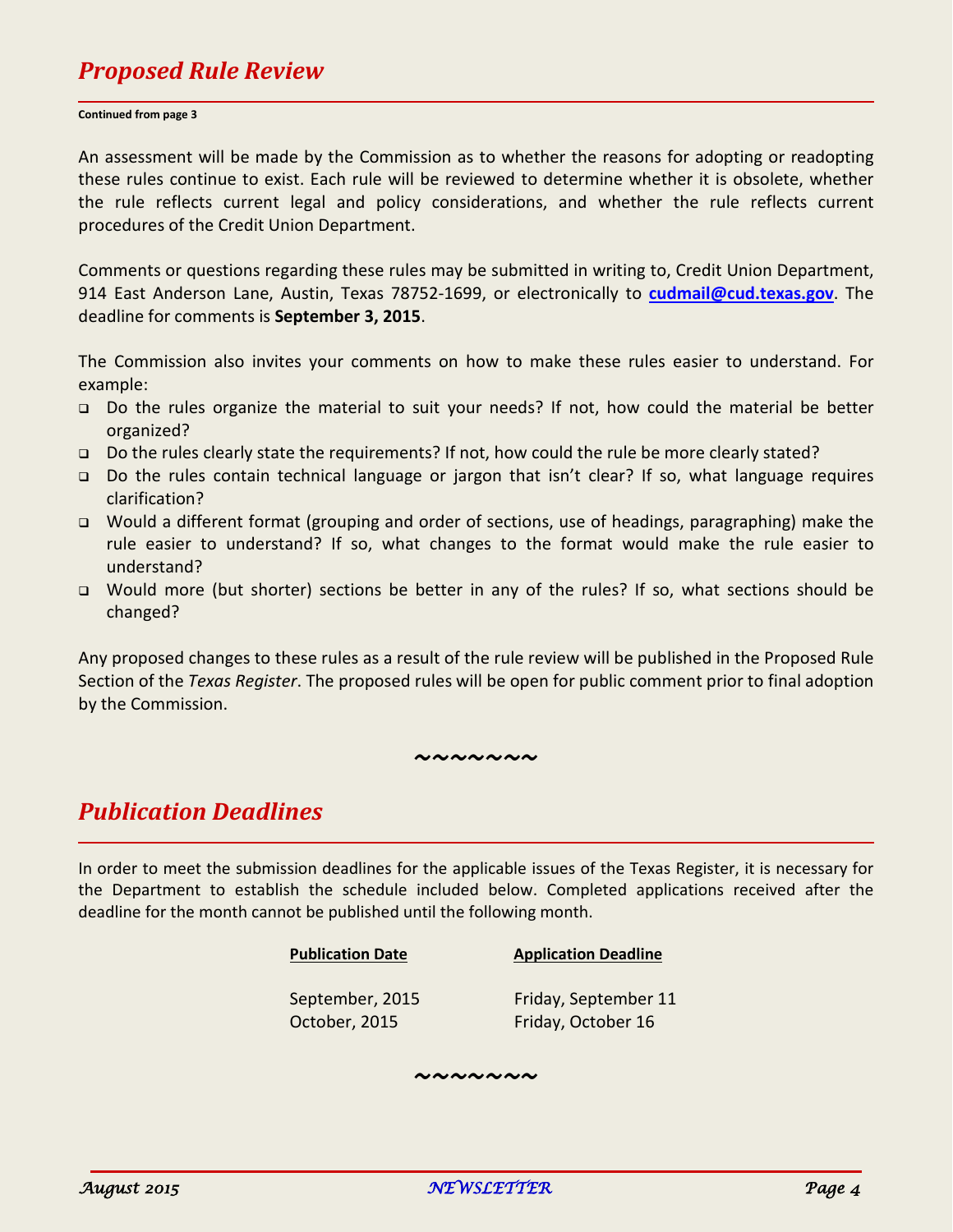# *Applications Approved*

Applications approved since July 15, 2015 include:

| <b>Credit Union</b>                                         | <b>Changes or Groups Added</b> |
|-------------------------------------------------------------|--------------------------------|
| Field of Membership Change - Approved:                      |                                |
| <b>Mobility Credit Union (Irving)</b>                       | See Newsletter No. 05-15       |
| <b>FivePoint Credit Union (Nederland)</b>                   | See Newsletter No. 12-13       |
| Merger or Consolidation - Approved:                         |                                |
| Dallas Santa Fe CU (Garland) and Texas Telcom CU (Dallas)   | See Newsletter No. 01-15       |
| Charter Change - Approved:                                  |                                |
| <b>First Basin Credit Union (Odessa)</b>                    | 50 Years to Perpetuity         |
| <b>Trinity Valley Teachers Credit Union (Palestine)</b>     | 50 Years to Perpetuity         |
| <b>NCE Credit Union (Corpus Christi)</b>                    | 50 Years to Perpetuity         |
| <b>American Baptist Association Credit Union (Pearland)</b> | 50 Years to Perpetuity         |
| <b>Texas Workforce Credit Union (San Antonio)</b>           | 50 Years to Perpetuity         |
| Southwest Heritage Credit Union (Odessa)                    | 50 Years to Perpetuity         |
| <b>Associated Credit Union of Texas (League City)</b>       | 50 Years to Perpetuity         |
| <b>SPCO Credit Union (Houston)</b>                          | 50 Years to Perpetuity         |
| <b>Members Credit Union (Cleburne)</b>                      | 50 Years to Perpetuity         |
| Pasadena Postal Credit Union (Pasadena)                     | 50 Years to Perpetuity         |
| <b>Reeves County Credit Union (Pecos)</b>                   | 50 Years to Perpetuity         |
| <b>Shared Resources Credit Union (Pasadena)</b>             | 50 Years to Perpetuity         |
| <b>Mesquite Credit Union (Mesquite)</b>                     | 50 Years to Perpetuity         |
| <b>Texas Health Resources Credit Union (Dallas)</b>         | 50 Years to Perpetuity         |
| <b>DATCU</b> (Denton)                                       | 50 Years to Perpetuity         |
| <b>Ward County Teachers Credit Union (Monahans)</b>         | 50 Years to Perpetuity         |
| <b>Edinburg Teachers Credit Union (Edinburg)</b>            | 50 Years to Perpetuity         |
| <b>Brazos Community Credit Union (Alvin)</b>                | 50 Years to Perpetuity         |

# *Applications Received*

The following applications were received and will be published in the August 28, 2015 issue of the Texas Register.

*~~~~~~~*

*Field of Membership Expansion:*

**Rio Grande Valley Credit Union** (Harlingen) – To permit persons who live, work, attend school or worship in, and businesses located in Willacy County, Texas, to be eligible for membership in the credit union.